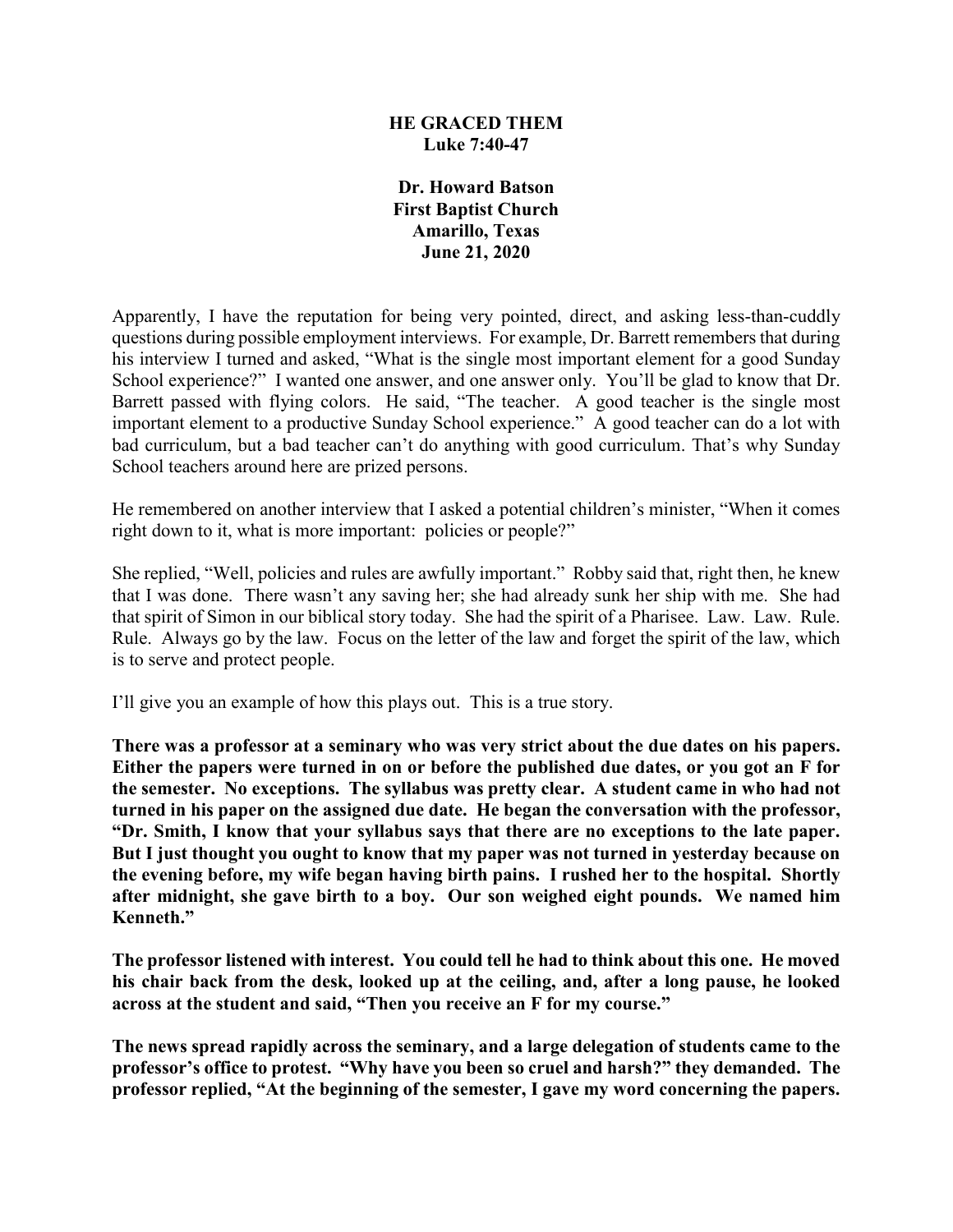### **If the word of a teacher in a Christian seminary cannot be trusted, then whose word can?" The students were dismissed. (Fred Craddock,** *Craddock Stories***, p. 18)**

The professor should have been named "Simon," because he matches the Simon in our story today. The Simons who are interested only in the letter of God's law are not displaying the heart of God.

Let me personalize the story. Something very similar to that happened to me. I was enrolled in a history class under Professor Robert Reid at Baylor University, the renowned masterful teacher who could make ancient history come to life.

My first child was born, and I missed his last exam. The baby came quite a bit early, so there was no way to predict it – to ask to take the exam early. So I just didn't show up. I explained. "Professor Reid, I'm sorry I didn't show up to take your exam but my first child was born. I was up all night. I'll be willing to do whatever I need to do to make it right." Same scenario – I had skipped the test because I had been up all night with the birth of Ryan.

"Rev. Batson," Professor Reid said, "you've got an A in this class already. No need to worry about making it up. Tell your wife congratulations, and don't you worry about it." I felt a wave of grace.

Two men. Both in Christian settings. Both trying to be like Christ. Both with completely different responses. Which one was really like the spirit of the Christ?

That brings us to our text today – our text about Simon, Jesus, and the woman who was a sinner.

Jesus knew what they'd been saying about him. "The Son of Man [speaking of Jesus] has come eating and drinking, and you say, 'Behold, a gluttonous man and a drunkard, a friend of tax collectors and sinners!'" (v. 34)

Jesus has been accused of welcoming sinners into his company. He is a glutton and a drunkard because He goes to the wrong houses and eats with the wrong people – you know, people like Matthew and his friends – tax gatherers and sinners. But we learn also in our text today that Jesus is no respecter of persons. Not only will he go to Matthew's house for a party, He will also go to a Pharisee's house for a party – a Pharisee named Simon.

#### Verse 36

Now one of the Pharisees was requesting Him to dine with him, and He entered the Pharisee's house and reclined at the table.

Jesus doesn't play favorites; he'll accept your invitation – sinner or saint. Moral riffraff or selfrighteous, it didn't matter to Jesus. In fact, in Luke's gospel, there are three unique instances in which Jesus accepts a Pharisee's invitation to share a meal (7:36; 11:37-54; 14:1-24). And in every case, Jesus confronts His Pharisee host, outwitting him with His divine insight.

The Pharisees, of course, were held in high favor, and, thus, were influential with the common people. Their essence was strict interpretation and observation of the Law. And in every encounter with the Pharisees in Luke's gospel until now, Jesus has faced stern opposition.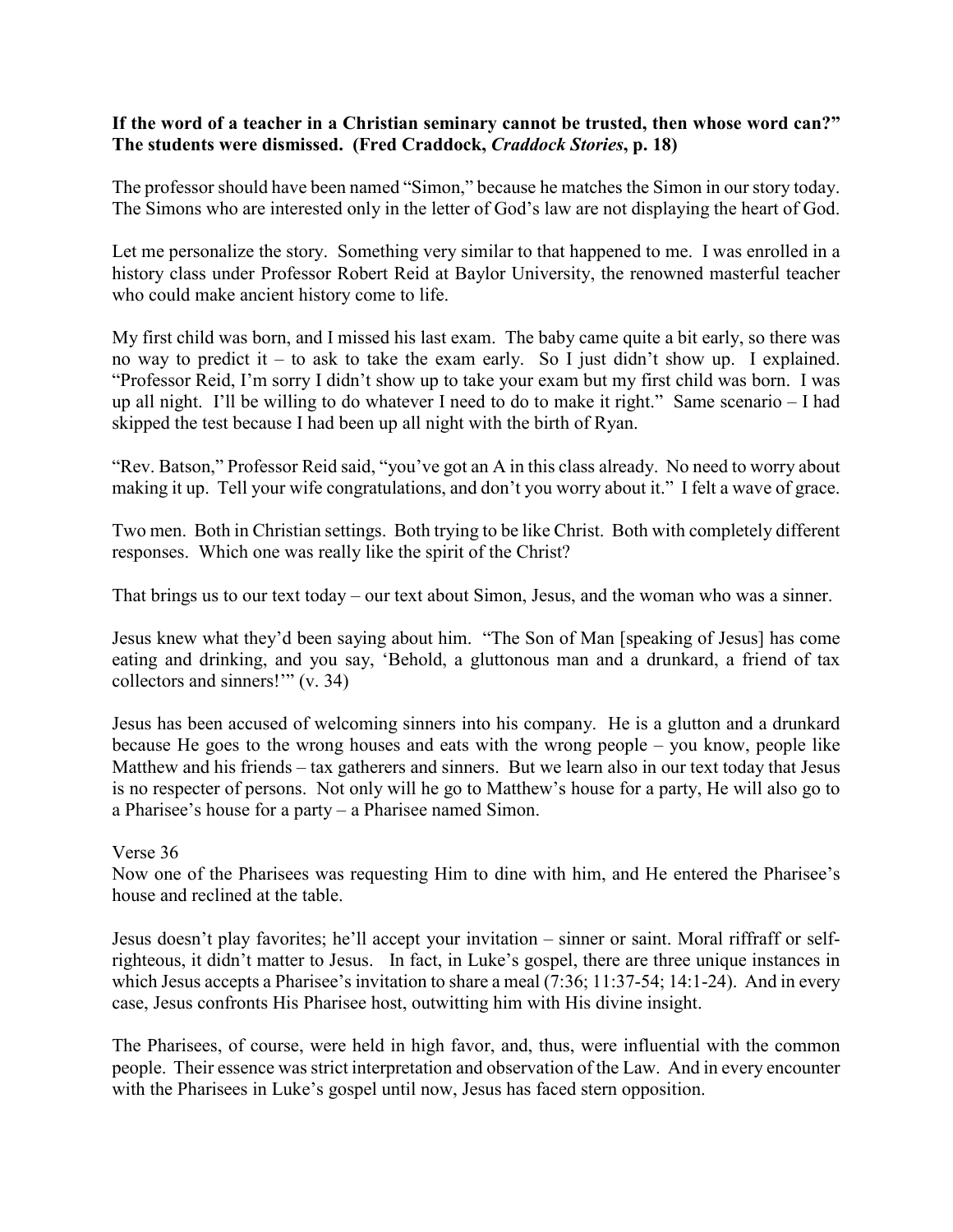By the time we come to Luke 7, Jesus knows the Pharisees' disdain for His open hands and open heart. But He is not spoiling for a fight. Looking at their history with our Lord, however, you know putting Jesus in the presence of the self-righteous is like putting cats and dogs in a closed pen. The fur is going to fly.

In verse 37, a woman, who is identified as a sinner, found out that Jesus is having dinner over at Simon's house. She shows up with a vial of perfume. Life, in antiquity, was lived in the public, not behind walls. The large homes had courtyards. The rooms around all opened into the courtyard, and entertainment was often thought of as a public affair. In fact, Jesus and Simon might even be dining in the courtyard. Verse 37 starts out, "And behold..." – meaning the doorbell rang when nobody was expecting her company. The sinful lady wasn't on the guest list.

Now Luke simply identifies the woman as a sinner. What's more, everybody in town knows she's a sinner. Luke doesn't tell us the nature of her sin – adultery, prostitution – but does it really matter? I think not, or Luke would have told us. I think the lack of description is indication enough that it didn't make any difference to Jesus, it didn't make any difference to Luke, so it shouldn't make any difference to you or to me.

The woman, a sinner, begins to weep in the presence of Jesus. She wets the feet of Jesus with her tears, wiping them with the very hair of her head. Kissing His feet, she anointed them continuously with her precious perfume. In fact, the Greek construction here is "was kissing" and "was anointing." Maybe the best translation is, "She continued kissing His feet and kept on anointing them" (cf. v. 45). Tears of gratitude. Tears that rejoice in sin forgiven. The thanksgiving of relief.

Her actions are humiliating, for even a Jewish slave could not be made to wash his master's feet. Streets were dirty, shoes were few, and animal dung plentiful enough in the path that feet had a low reputation in antiquity. The ultimate insult to a vanquished enemy was to make him a footstool, a place to rest your dirty feet (Psalm 110:1). John the Baptist said he wasn't worthy to even untie the sandals of our Lord (Luke 3:16). But in this passage, the woman's actions of humility toward the feet of Jesus are mentioned six times.

Perhaps she captures Isaiah 52:7, "How beautiful upon the mountains are the feet of the messenger who brings good news, who announces peace, and brings good news of happiness, who announces salvation, and who says to Zion, 'Your God reigns.'"

In Matthew 28:9, when the women encounter the resurrected Jesus, they clasped His feet and worshiped Him.

With verse 39, we get to read the mind of the Pharisee. "Hey, if Jesus were a real prophet, He would know what kind of woman this was. And He wouldn't let her touch Him." Do you see the arrogance of Simon's thoughts? He assumes that God shares his judgment and, therefore, if Jesus has anything to do with God – that is, if He's a prophet of God, a spokesman for God – He would also judge the woman as well. You can sense the contempt in his thoughts. "If **this man** were a prophet...." You know, prophets are good at sniffing sin – like a hound dog on a trail. So if Jesus can't see this woman for who she really is, He can't possibly be a prophet.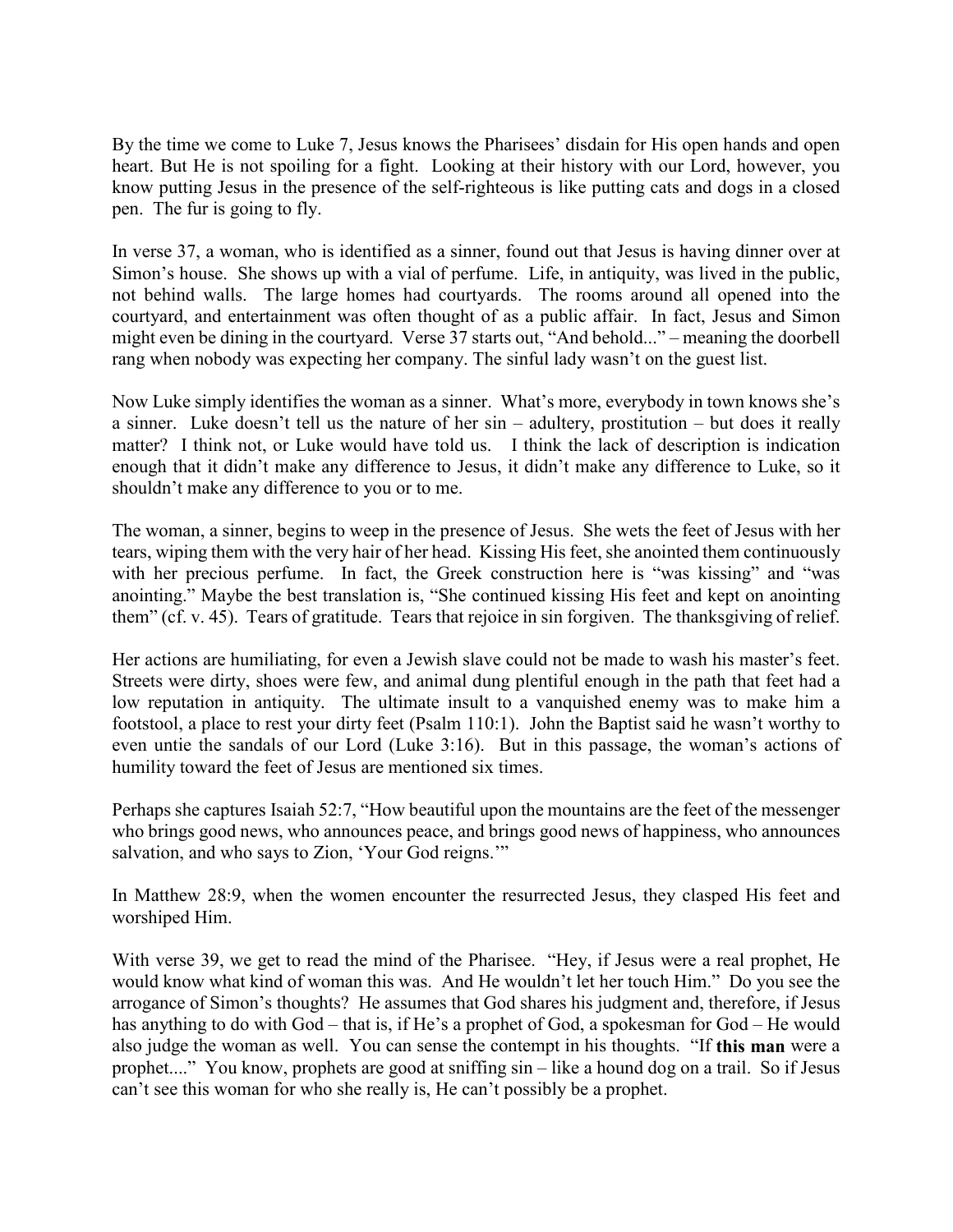Jesus, however, does have the power to read the thoughts of Simon. Verse 40: "Simon, I have something to say to you." That was the Middle East equivalent of saying to a child, "You come here right now; I am about to set you straight." And then Jesus tells Simon a story.

"There was a money lender, and there are two folk who owed him some money. One owed him 500 denarii, and the other 50. Neither one has the means to repay. The money lender just tore up the IOUs and said, 'Forget about it guys, we'll just forgive the debt.'" The translation of "graciously forgave" in verse 42, is literally this: "He graced them." Oh to be graced, to be forgiven, to have your debt erased. He graced them.

"Which one of these debtors will love the money lender more?" And Simon said, "I suppose the one he forgave more." And Jesus says, "You are correct. Do you see this woman who entered your house? *You gave* me *no* water for my feet, *but she* has wet my feet with her tears and wiped them with her hair. *You gave* me *no* kiss, *but she*, since the time I came in, has not ceased to kiss my feet. *You did not* anoint my head with oil, *but she* has anointed my feet with perfume."

You have not, but she... You have not, but she... You have not, but she...

Simon knew the protocol. Students, or disciples, kissed the hands of the teacher in their greeting. If two men were equals, they kissed on the cheek. But no one was expected to kiss another's feet. "Simon, you have not, but she has...."

Jesus said to the woman in verse 48, "Your sins have been forgiven." It's a done deal with Jesus. Jesus could see her sins, but He could see them as forgiven. And the crowd whispered to themselves, "Who is this man who even forgives sins?"

"Your faith has saved you, woman," said Jesus. Jesus knew she wasn't welcome there. "Go in peace."

I want us to learn several things from this episode in the life of our Lord.

#### **I. It is dangerous to only see the sin of others and not the sin of self.**

Here is the oddity of this whole story. Simon is the biggest sinner. He's judgmental. He's selfrighteous. He misses the identity of the Messiah. He ends up being rebuked by the Son of God. But he still doesn't see his own sin.

One thing Simon got right. It is the role of the prophet to make plain the secrets hidden in a person's heart. Jesus does know the woman's heart and announces God's verdict, "Her sins have been forgiven." But He also knows Simon's heart, and He exposes his inner thoughts and implies God's verdict of displeasure.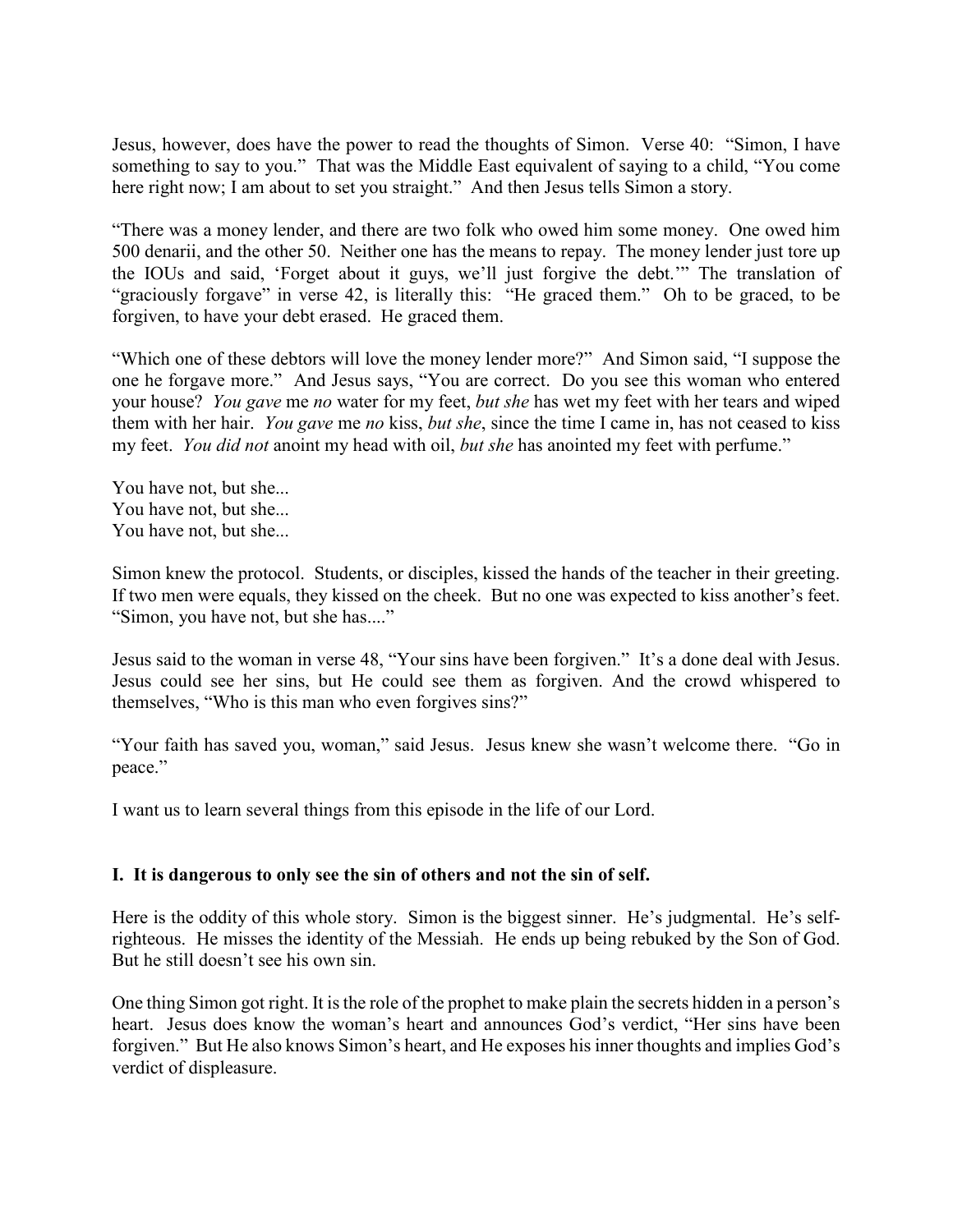It is so easy for me to see your sin. I can tell when you're angry, irritable. When you're gossiping. When you display pride. I can see everything sinful about you. But I fail to see what is sinful in me. As long as Satan can keep us focusing on what is wrong with everybody else in our world and not focusing on our own sin, then he controls us. In fact, we become quite a bit like him.

## **II. Forgiveness creates gratitude and love.**

You see, Simon in the story ends up being a sinner too, just like the woman. His sins are probably more socially respectable – sins of pride, arrogance, hard-heartedness, insensitivity, and a judgmental spirit. The things that people rarely identify as sin. But he has no consciousness of his totally irretrievable sinful condition before God. He has no sense of absolute indebtedness to God or unmerited grace. He has never had the experience of having an IOU torn up by God because he doesn't think he owes God anything. He thinks he's a pretty good guy. As a result, he has no love or gratitude for God or for others.

The woman, on the other hand, is completely aware of her sin. She's aware of God's forgiveness, and she approaches God and weeps and anoints His feet because of the blessed gratitude that fills her heart.

# **III. You learn to forgive by being forgiven (v. 47)**

Jesus assumes that if you have been truly forgiven by God, then you can do no other than forgive those who have wronged you. You wronged God – He let it go. Others wrong you – you have to let it go. The equation cannot be broken. Jesus, in fact, said those who do not forgive the trespasses of others, even as God forgives their trespasses, will wind up being unforgiven by the Father (Lord's Prayer).

Simon cannot forgive the sinner because Simon has not received grace.

# **IV. Jesus has the power to forgive sins. He has the power of God.**

Notice the question of the crowd (v. 49). They began to say to themselves, "Who is this one who forgives sins?" The bystanders act as a chorus with their question.

It certainly challenges Simon's judgment that Jesus could not be a prophet. Why, He is more than a prophet – He is God, for only God has the right to say "your sins are forgiven."

He graced them. I want him to grace me, too.

There is a modern parable that circulates – whether it's true or not, I have no idea. It doesn't seem, to me, to matter.

**Joe was driving down the highway faster than he should – 73 miles per hour in a 55 zone. Fourth time in as many months. How could one guy get caught so often?**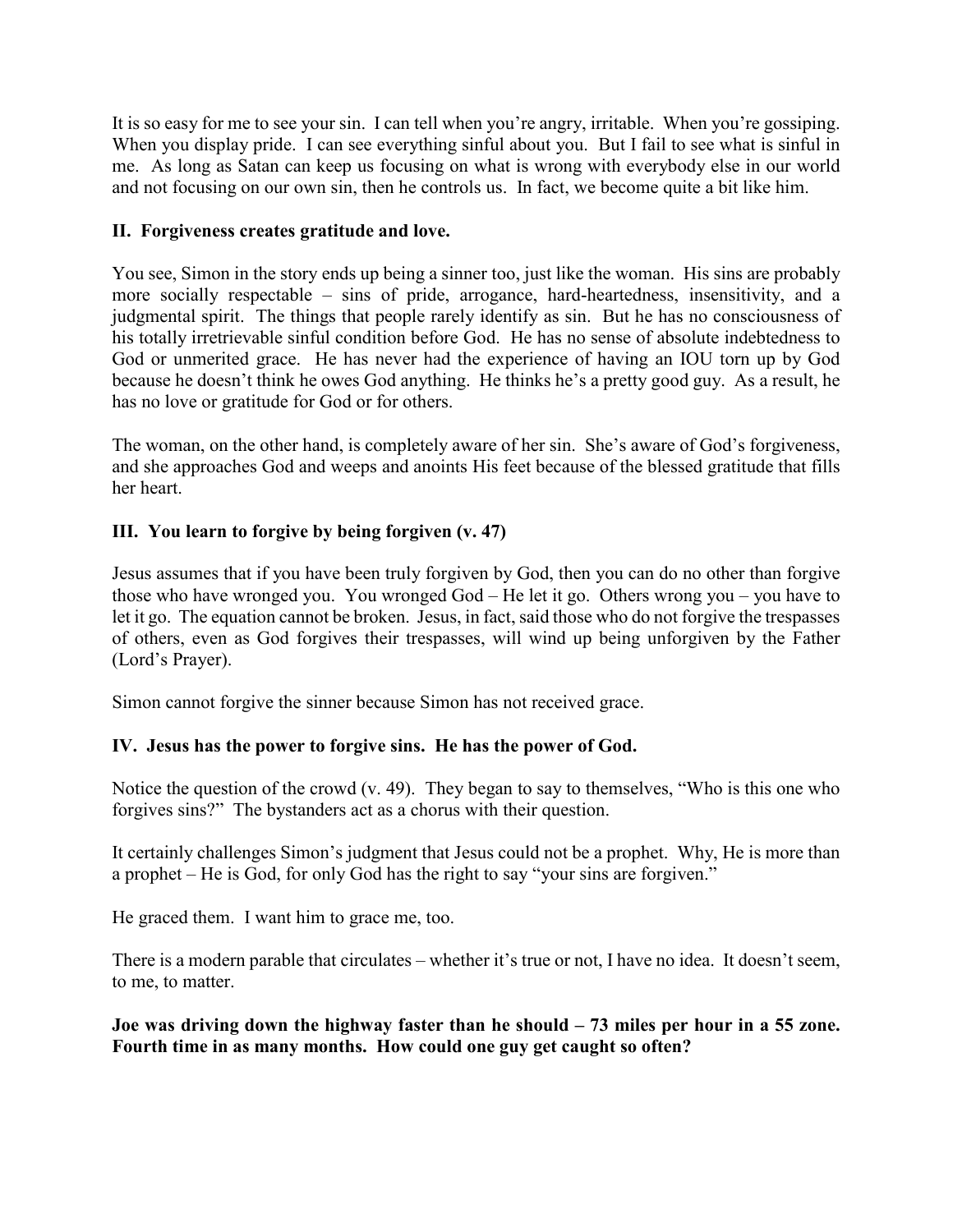**The cop was stepping out of his car, the dreaded big pad in hand. Bob? "Oh no," Joe thought to himself. Officer Bob from church. Joe shrunk father into his trench coat. This was worse than the coming ticket – having to face Bob. A Christian cop catching a guy from his own church. A guy who happened to be a little eager to get home after a long day at the office.** 

**Jumping out of the car, he approached the officer he saw every Sunday, a man he'd never seen in uniform. "Hi, Bob. Fancy meeting you like this."**

**"Hello, Joe." No smile from Bob.**

**"Guess you caught me red-handed in a rush to see my wife and kids."**

**"Yeah, I guess," Bob seemed uncertain.**

**"I've seen some long days at the office lately. I'm afraid I bent the rule just a bit this once." Joe toed at a pebble on the pavement, trying not to look Bob in the eye. "Diane said something about roast beef and potatoes tonight. Know what I mean?"**

**"I know what you mean," Bob replied. "But I also know you have a reputation for speeding in our precinct."**

**Ouch. This was not going the right direction. Time to change tactics.**

**"What'd you clock me at?"**

**"Seventy-one. Would you get back in your car, please?"**

**"Now wait a minute here, Bob. I checked as soon as I saw you. I was barely nudging 65." The lie seemed to get easier with each ticket that he was issued.**

**"Please, Joe, in your car."**

**Flustered, Joe hunched himself through the still-open door. Slamming it shut, he stared at the dashboard. Bob scribbled away on the pad. It would be a month of Sundays before Joe ever sat near this cop again at church.**

**A tap on the door jerked his head to the left. There was Bob, a folded paper in hand.**

**Joe rolled down the window a mere two inches, just enough for Bob to pass him the slip. "Thanks a lot, Bob." Joe could not keep the sneer out of his voice.**

**Bob returned to his car without a word. Joe watched his retreat in the mirror. Unfolding the sheet of paper, he was wondering how much it was going to cost this time. Wait a minute. What was this? Some kind of joke? It wasn't a ticket.**